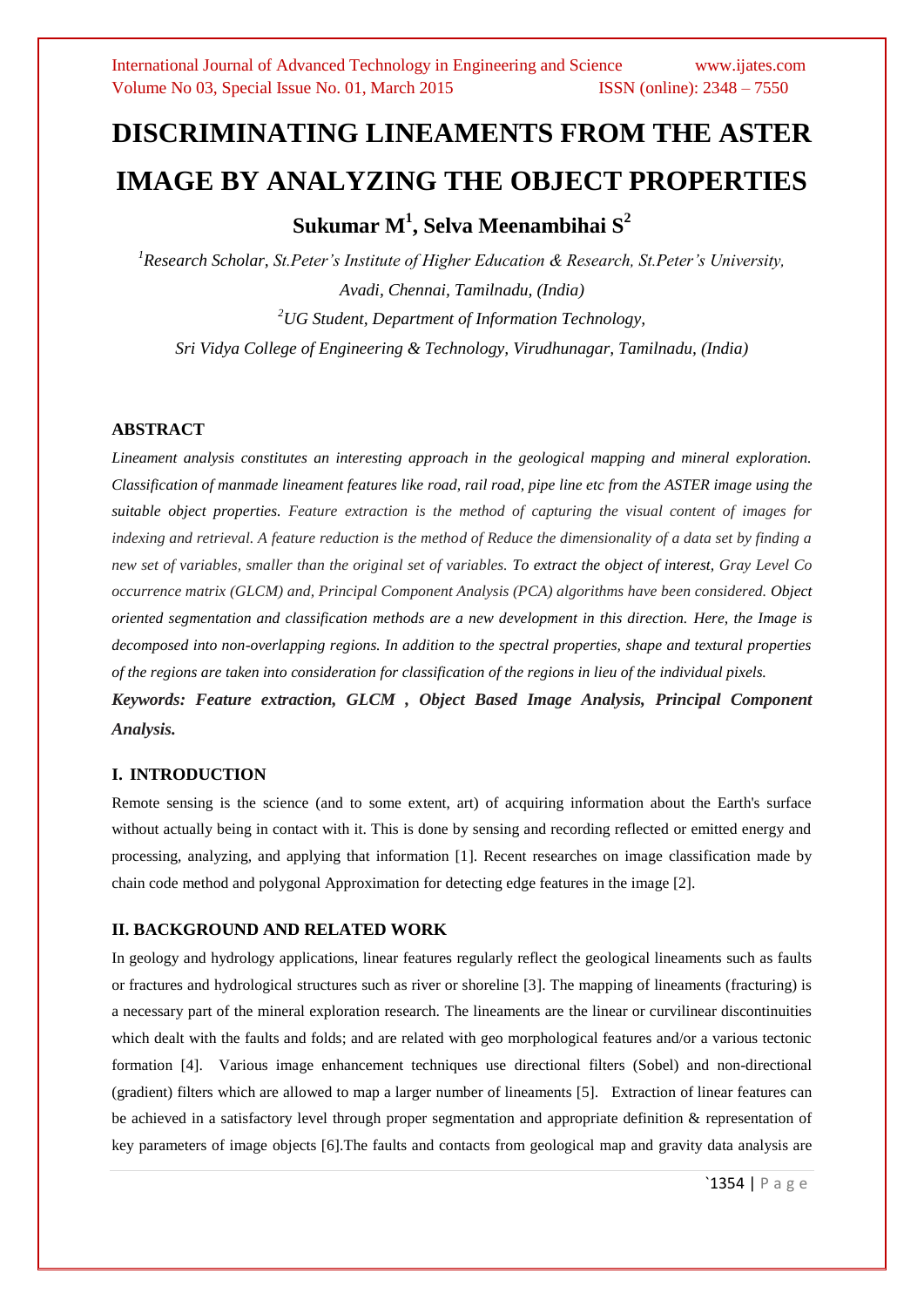striking mainly in NNE-SSW, which is the direction of the Kabul block trending fault structure [7]. Landsat 7ETM+ image successfully differentiating fractures in different geological environment and the result is almost similar with the high spatial resolution image [8].The extracted lineaments, based on subjective assessment, from each dataset correlates lineament density and intersections with ore deposits occurrences. The aim of the study is to determine the relationship between ore deposits and lineaments by plotting their geospatial data on suitable maps [9]. Remotely sensed data frequently used to study about the terrain surface, thus unique geomorphic and geologic features can be identified. It looks like linear features on the satellite images usually represent fractures, faults or lithologic boundaries [10]. In this study, automatic lineament analysis is performed in high resolution satellite imagery for identifying discontinuites in rocks. Manual digitized lineament map is formed and it automatically extracted the lineaments [11]. In this paper canny algorithm offered perfect information about lineaments with 3D image visualization which reconstructs using SRTM. 3D image visualization provides excellent information about lineaments and geological features [12]. Canny edge detector is one of the tool for features extraction and also an enhancement tool for remote sensing images, thus results a very high enhancement level [13]. The detection of strong linear features on different scales from a level of ground information compared to that obtained from aerial photographs. For detecting geological lineaments from the aerial photographs, a new hough counter has been used. The new counter counts grey levels and operates on both a pictures and its inverse, then combine the results of line / peak detection [14]. For feature extraction, this paper presents an application of gray level co-occurrence matrix to extract second order statistical texture features. The results show that these features have high discrimination accuracy [15]. In this paper, a new method for color GLCM textures and computing with other good known methods is presented. Extracting color texture features with the help of RGB and HSV color spaces [16]. In this paper, in order to classify the plants by applying on the leaves images; the Gray-Level Co-occurrence matrix (GLCM) and Principal Component Analysis (PCA) algorithms have been considered [17]. In this paper, various image feature extraction algorithms are specified with architectural models with internal modules. Textural properties can be calculated from GLCM to understand the details about the image content [18]. This paper approaches segmentation of the scene with Multi-resolution Object Oriented segmentation. The step main focuses on exploiting both spatial and spectral characteristics of the target feature extraction system. The road regions are automatically identified using a soft fuzzy classifier based on a set of predefined membership functions. The detected road segments are further refined using morphological operations to form final road network, which is then evaluated for its completeness, correctness and quality [19]. The most important stage of OBIA is the image segmentation process applied prior to classification. Multi-resolution image segmentation technique was employed with the optimal object parameters like scale, shape and compactness that were defined after an extensive trail process on the data sets. Nearest neighbor classifier was applied on the segmented images, and then the accuracy assessment was applied. Results show that segmentation parameters have a direct effect on the classification accuracy, and low values of scale-shape combinations produce the highest classification accuracies [20].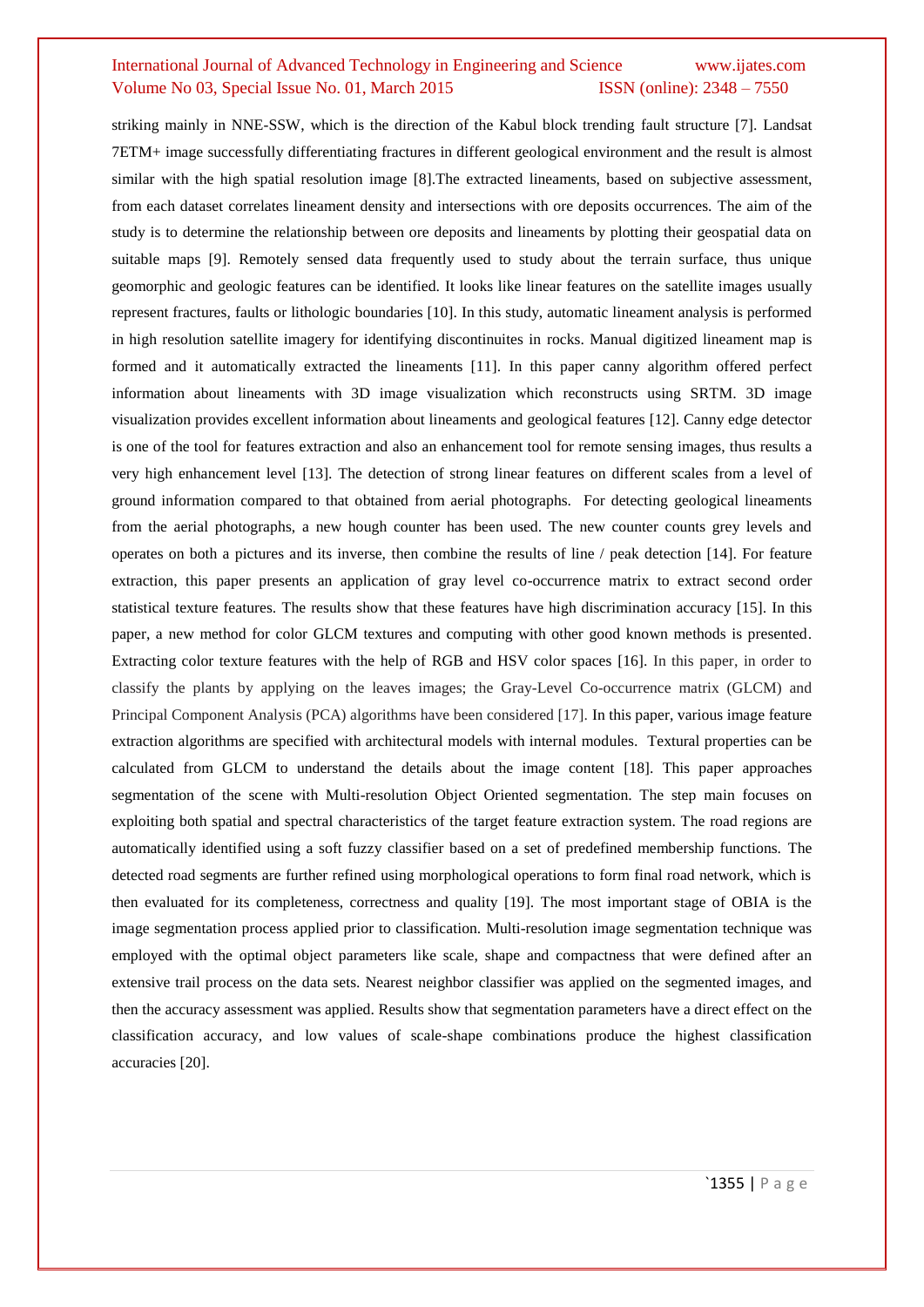## **III. STUDY AREA**

The study area is based on ASTER San Gabriel River (USACE, 1949) which covers 60.6 miles (97.5 km). The San Gabriel River in the San Gabriel Mountains and San Gabriel Valley in the Los Angeles Basin, Southern California (Fig.1). This image covers an area of 39.5 by 45.4 kilometers, and is located near 34.1 degrees North latitude, 117.9 degrees West longitude. For geologic epochs the river ran freely across dry grasslands and through riparian zones and wide marshes to the Pacific Ocean, flooding in the winter and spring then running nearly dry in the summer and fall. In this image, primary source that have many location in north fork fish contain mount san Antonio,san Gabriel mountains in the elevation of 7,500 ft(2,286 m) and it coordinates  $34^020'35''N 117^043'30''W$ . In secondary source contains 4,800 ft (1,463 m) elevation & it have  $34^0$ 15'29"N 118<sup>0</sup>06'13"W coordinates. This site is small town area and contains various land use types (residential areas, agriculture, forest, etc).



**Fig. 1: ASTER image of San Gabriel, Los Angeles, California.**



**Fig 2. Object based Image Classification**

## **IV. METHODOLOGY**

Feature extraction is used to denote the piece of information which is relevant for solving the computational task is related to certain application system. At first, the image is preprocessed with the help of wiener filter which is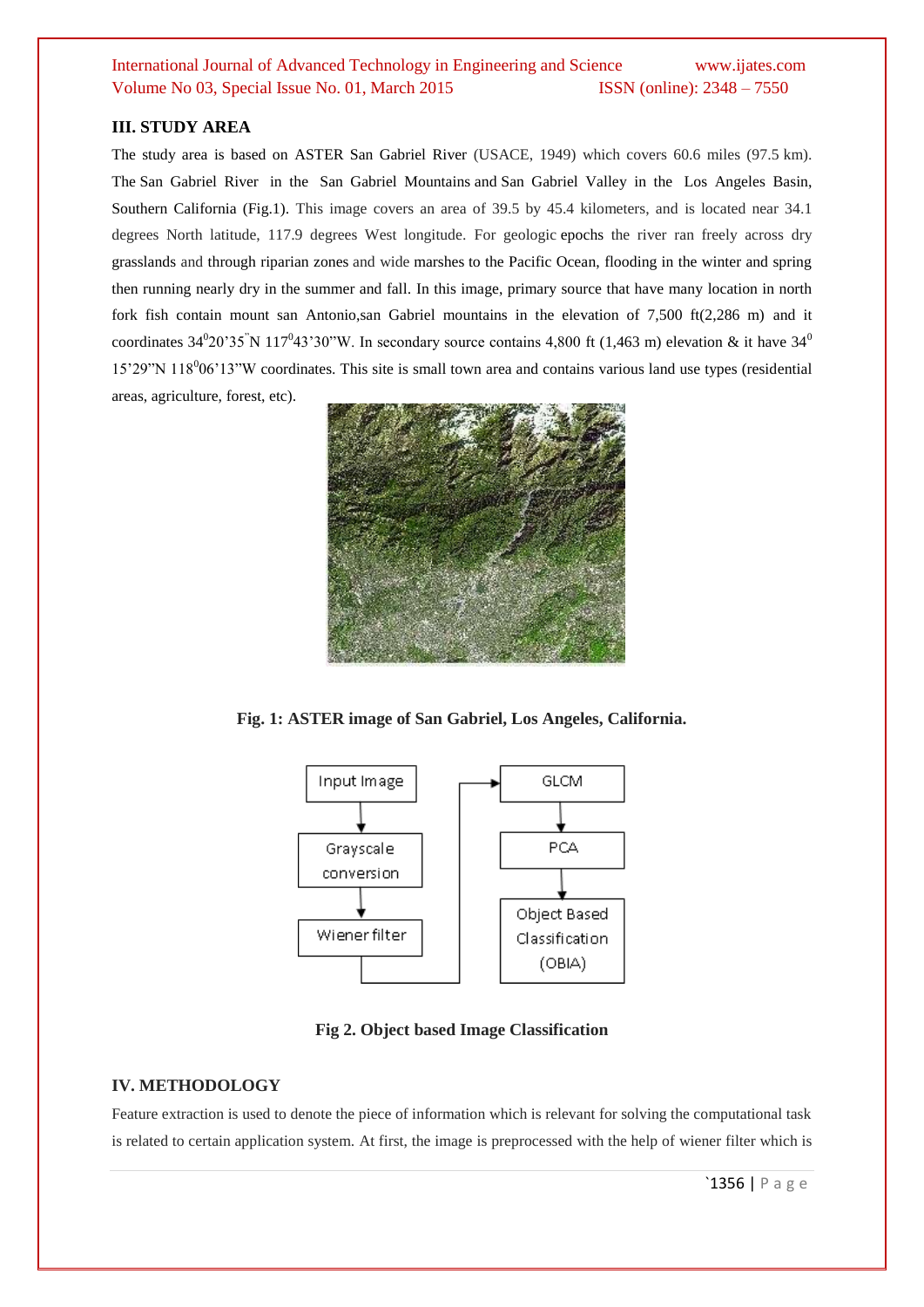used to remove noise from the original image. Wiener filter has been chosen because of its superior performance.

GLCM is used for extracting features that involves simplifying the amount of resources to describe a large set of data accurately. PCA is used for selecting particular features from the image. The main objective is to identify the pattern (input vectors are correlated with the given data) which reduces the dimensionality of data to get most favorable space wherever they are linearly distinguishable. Finally classification can be done with help of Object based classification. It was performed as the user friendly, multi scaled, and fully functional application. It is not directly access the single pixels. In this classification the image segmentation is the important preliminary step.

#### **V. PROPOSED SYSTEM**

#### **5.1 Pre-Processing**

Here the main focus is classifying the image using object information which leads to accurate classification from high resolution Satellite images. In Pre-Processing, Multispectral image is converted in to Gray scale image which eliminates hue, saturation information while retaining the luminance.



#### **Fig. 3 Gray scale Image**

Apply wiener filter to the image which for removing adaptive noise and produces an estimate of a desired or target random process by linear time-invariant filtering of an observed noisy process. The Wiener filter minimizes the mean square error between the estimated random process and the desired process. The wiener Filter has a variety of applications such as System Identification, Noise Reduction, and Signal Detection.

#### **5.2 Gray Level Co-occurrence Matrix**

In statistical texture analysis, texture features are computed from the statistical distribution of observed combinations of intensities at specified positions relative to each other in the image. According to the number of intensity values of the pixels in each combination, statistics are classified into first-order, second-order and higher-order statistics. The Gray Level Co-occurrence Matrix (GLCM) method extracts second order statistical texture features. The approach has been used in a number of applications, Third and higher order textures consider the relationships among three or more pixels.

The GLCM calculation based on following table: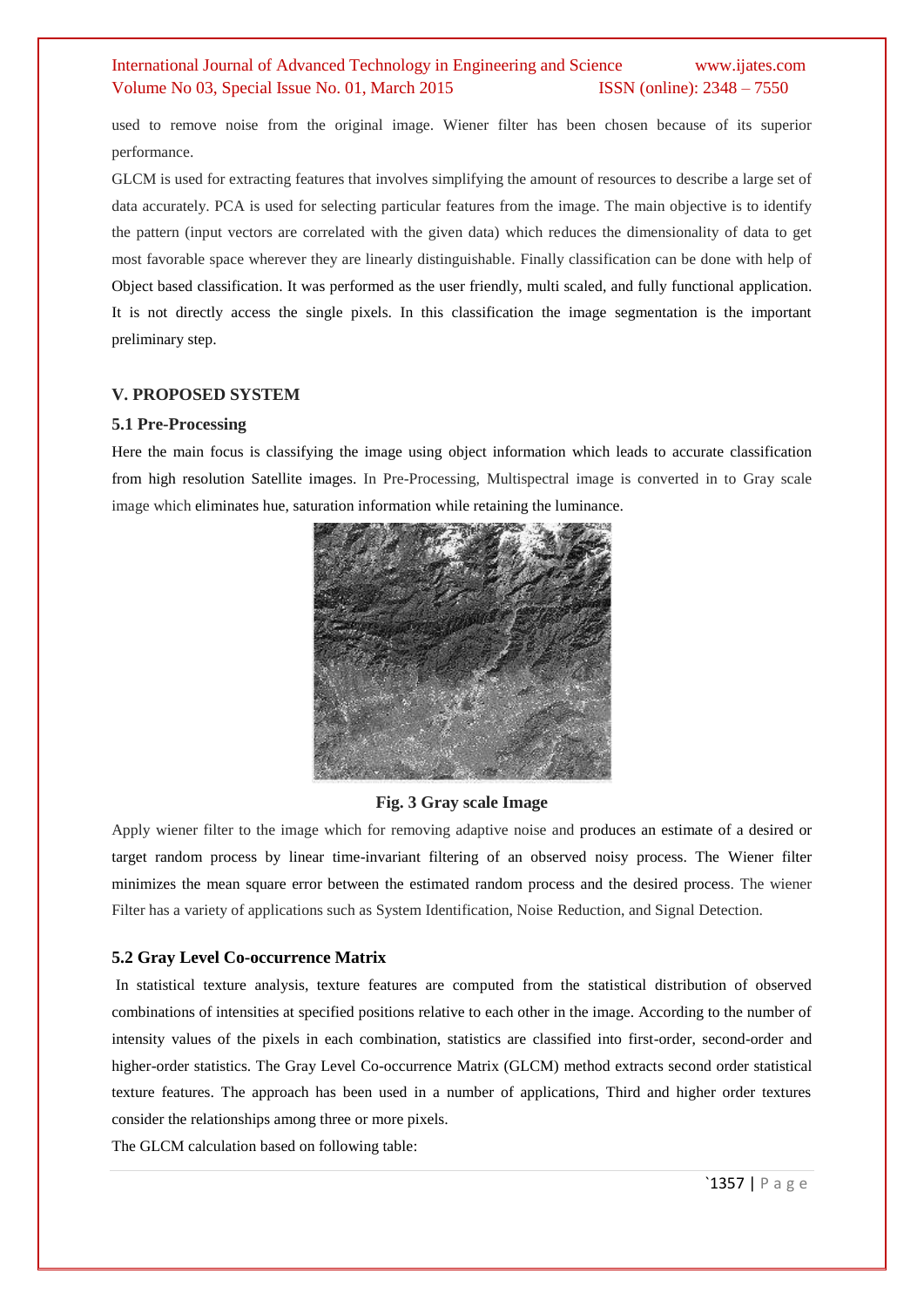| Neighbour pixel value $\rightarrow$<br>Ref pixel value: | 0   |     | 2   | 3   |
|---------------------------------------------------------|-----|-----|-----|-----|
|                                                         | 0,0 | 0,1 | 0,2 | 0,3 |
|                                                         | 1,0 | 1,1 | 1,2 | 1,3 |
|                                                         | 2,0 | 2,1 | 2,2 | 2,3 |
|                                                         | 3,0 | 3,1 | 3,2 | 3,3 |

A GLCM is a matrix where the number of rows and columns is equal to the number of gray levels, G, in the image. The matrix element P (i, j |  $\Delta x$ ,  $\Delta y$ ) is the relative frequency with which two pixels, separated by a pixel distance  $(\Delta x, \Delta y)$ , occur within a given neighborhood, one with intensity 'i' and the other with intensity 'j'. The matrix element P (i, j | d,  $\theta$ ) contains the second order statistical probability values for changes between gray levels "i" and "j" at a particular displacement distance d and at a particular angle (*ө*). Using a large number of intensity levels G implies storing a lot of temporary data, i.e. a G × G matrix for each combination of (Δx, Δy) or (d,  $\theta$ ). Due to their large dimensionality, the GLCM's are very sensitive to the size of the texture samples on which they are estimated. Thus, the number of gray levels is often reduced.

#### **5.3 Entropy**

Entropy shows the amount of information in the image that is needed for the image compression. Entropy measures the loss of information or message in a transmitted signal and also measures the image information.

$$
Entropy = \sum_{i,j=0}^{N-1} - \ln (P_{ij}) P_{ij}
$$

#### **5.4 Energy**

Energy provides the sum of squared elements in the GLCM. Also known as uniformity or the angular second moment. Angular Second Moment is high when image has very good homogeneity or when pixels are very similar

$$
\mathit{Energy} = \sum_{i,j=0}^{N-1} \left(P_{ij}\right)^2
$$

#### **5.5 Correlation**

Correlation-Measures the joint probability occurrence of the specified pixel pairs.

Correlation = 
$$
\sum_{i,j=0}^{N-1} P_{ij} \frac{(i-\mu)(j-\mu)}{\sigma^2}
$$

## **5.6 Contrast**

Measures the local variations in the gray-level co occurrence matrix.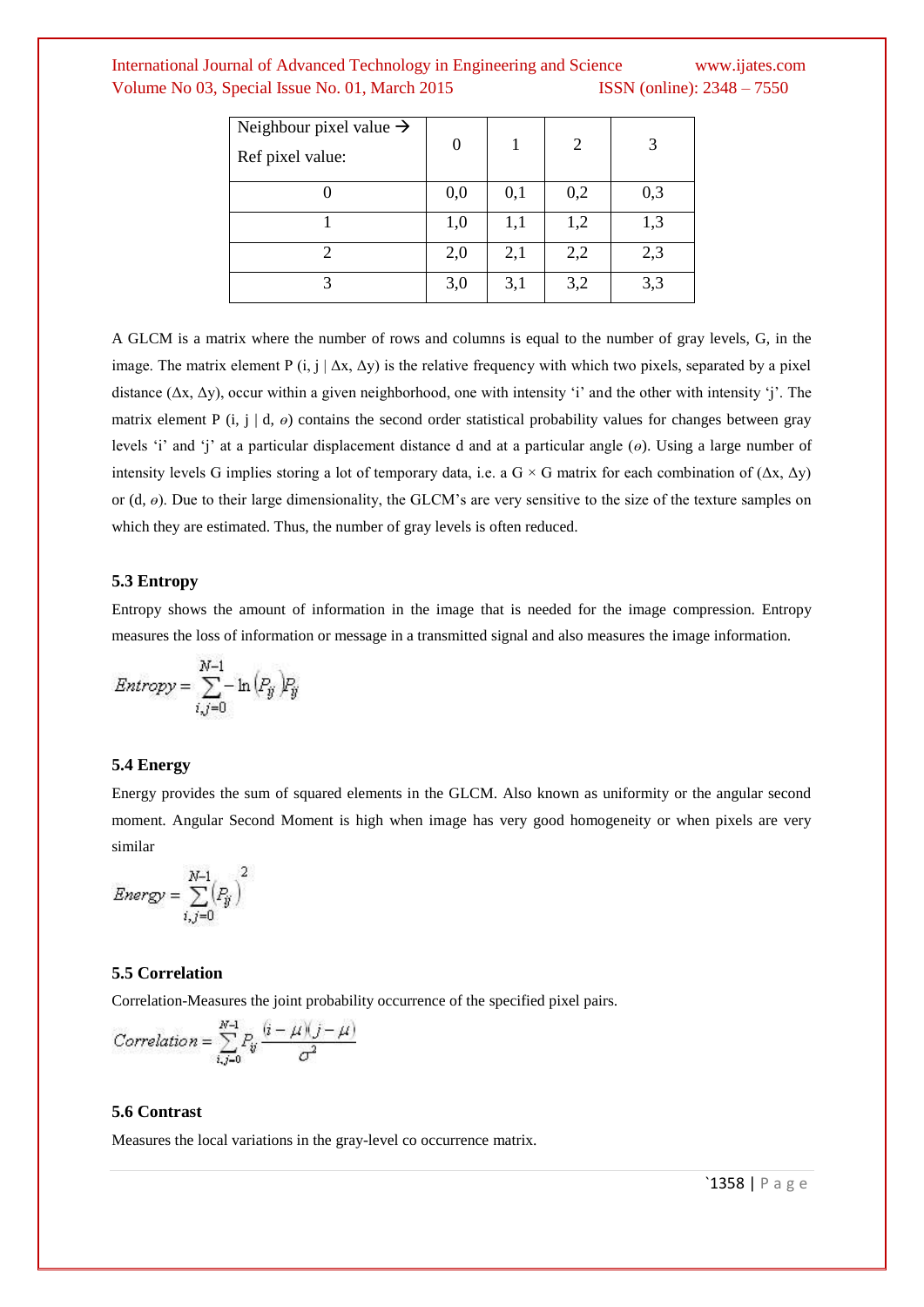$$
Contrast = \sum_{i,j=0}^{N-1} P_{ij} (i-j)^2
$$

#### **5.7 Inverse Difference Moment**

Inverse Difference Moment (IDM) is the local homogeneity. It is high when local gray level is uniform and inverse GLCM is high. IDM weight value is the inverse of the Contrast weight.

$$
Homogeneity = \sum_{i,j=0}^{N-1} \frac{P_{ij}}{1 + (i-j)^2}
$$

The results of feature extraction methods are:

Feature Extractions are

| Entropy          | 1.058964e+02 |              |
|------------------|--------------|--------------|
| Energy           | 1.038964e+02 |              |
| Correlation      |              | 1.008964e+02 |
| Contrast         |              | 9.689642e+01 |
| Homogenity       |              | 1.018964e+02 |
| Auto Correlation |              | 9.589642e+01 |
| Variance         |              | 1.028964e+02 |

#### **Fig 4. GLCM Calculation**

#### **5.8 Feature Selection Process**

The reduced Principal Components are then sorted in ascending order. The reduced matrix of PCA features has been arranged as

#### *PC1 ≥ PC2 ≥ PC3 ………… ≥ PCN*

Principle component and N is the number of features for an image. Left side of the matrix contains most significant features and right side of the matrix has least significant features after PCA calculation. Least important features can be useless as these hold very fewer information and have no impact on precision. Features on the left side hold more important information because left side of the matrix having very high variation. The aim of our research is to choose smallest amount of features that can give best precision. At last, from PCA features we have selected first L columns of matrix M. Though, we have chosen first few columns of PCA reduced feature that have high variations.

*PC1 ≥ PC2 ≥ PC3 …………… ≥ PCL* 

L is the number of columns in above equation. The results of feature selection calculation are

Feature reductions are

| Energy      | $\overline{\phantom{a}}$ | 1.058964e+02 |  |
|-------------|--------------------------|--------------|--|
| Correlation | $-$                      | 1.038964e+02 |  |
| Contrast    | 조직                       | 1.008964e+02 |  |
| Homogenity  |                          | 9.689642e+01 |  |

#### **Fig 5. PCA Calculation**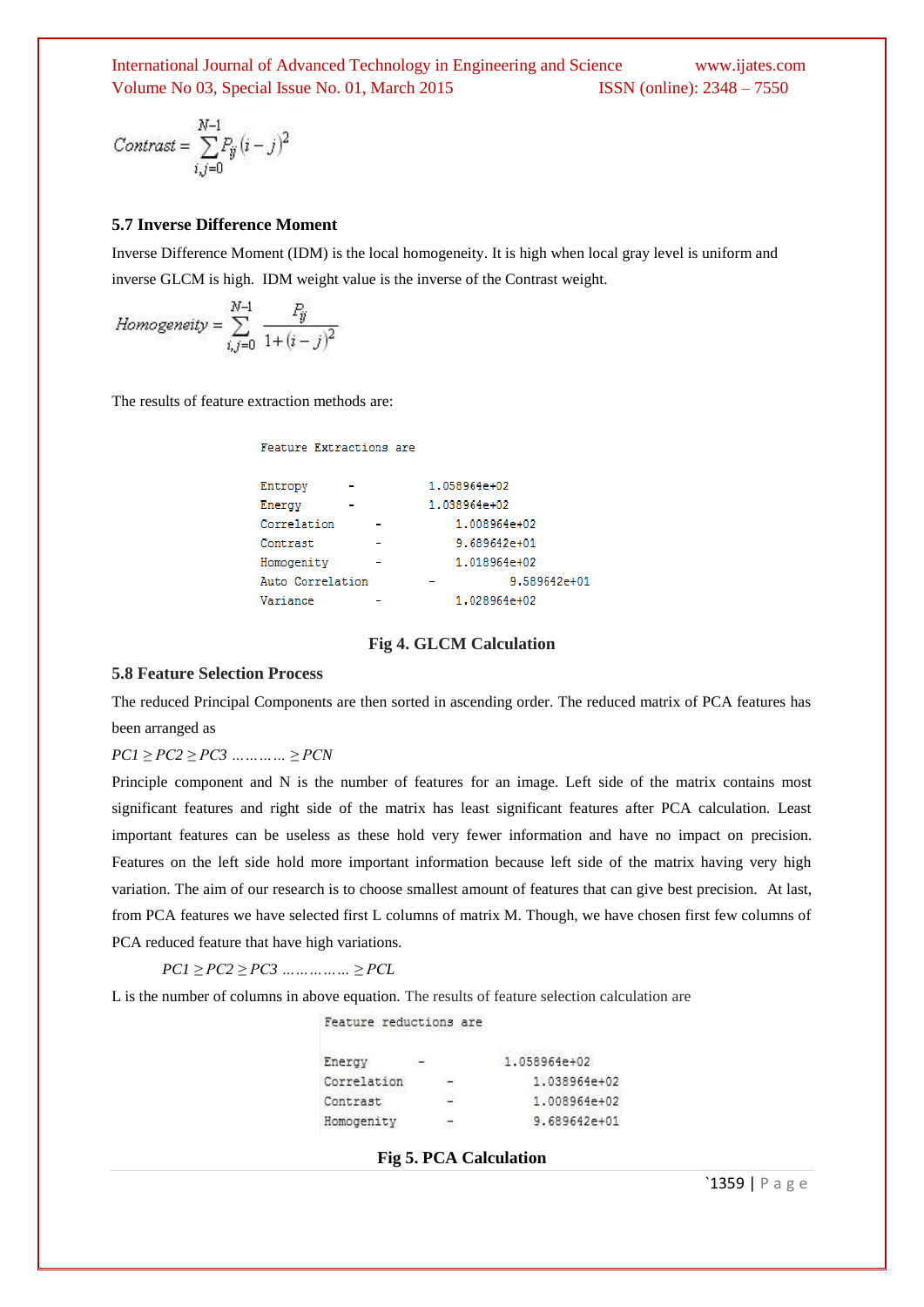#### **VI. CONCLUSION & FUTURE ENHANCEMENTS**

The basic elements of an object-oriented approach are image objects. Image objects are contiguous regions in an image. Image objects can be linked to a hierarchical network, where they are attributed with a high-dimensional feature space. Segmentation parameters for multi resolution segmentation are: scale, color, shape, compactness, smoothness. Now, features in the ASTER image are extracted with the help of GLCM and PCA. It reduces the essential features of objects of interest. Furthermore, this method results efficient retrieval of object properties from the image. Further it will be applied to the object oriented segmentation and classification techniques to extract the objects of interest. Object based classification was performed as the multi scaled, and fully functional application. It is not directly access the single pixels if the segmentation will produce the accurate result means the classification performance is automatically increase. The main advantage of using object based classification it gives better performance than the pixel-based classification.

#### **REFERENCES**

- [1] A Canada centre for remote sensing, Fundamentals of Remote Sensing,Natural Resources Ressources naturelles Canada,.
- [2] Tzong-Dar Wu, M. T. Lee, Geological lineament and shoreline detection in SAR images. *IEEE 2007, 1- 4244-1212-9/07.*
- [3] Thomas M. Lillesand, Ralph W. Kiefer and Jonathan W. C., Remote sensing and image interpretation, *Wiley, 2004, pp. 663-666.*
- [4] El Hadani, D., Remote Sensing and Geographic Information Systems for the management and water research. Geo-Observer. *The Thematic Report, 1: 28, 1997*
- [5] Amina Kassou, Ali Essahlaoui and Mohamed Aissa., Extraction of Structural Lineaments from Satellite Images Landsat 7 ETM+ of Tighza Mining District (Central Morocco).
- [6] D Chutia and DK Bhattacharyya., An efficient approach for extraction of linear features from high resolution Indian satellite imageries, *Vol. 02, No. 04, 2010, 1223-1227.*
- [7] Masood Azizi and Hakim Saibi., Integrating Gravity Data With Remotely Sensed Data for Structural Investigation of the Aynak-Logar Valley, Eastern Afghanistan, and the Surrounding Area, *IEEE Journal of Selected Topics in Applied Earth Observations and Remote Sensing., 1939-1404, 2014.*
- [8] Fatwa Ramdani., Comparing Of Lineaments Extraction From Alos And Landsat Images For Supporting Exploration Of Geothermal Field In Indonesia*", IEEE., 978-1-4673-1159-5/12, 2012*
- [9] Seyed Ahmad Meshkani , Behzad Mehrabi , Abdolmajid Yaghubpur , Mohammad Sadeghi, "Recognition of the regional lineaments of Iran: Using geospatial data and their implications for exploration of metallic ore deposits, *Ore Geology Reviews 55 (2013) 48–63.*
- [10]M. Al Saud.,Using ASTER Images to Analyze Geologic Linear Features in Wadi Aurnah Basin, Western Saudis Arabia.
- [11]Kocala, H. S. Duzgunb, C. Karpuza., Discontinuity mapping with automatic lineament extraction from high resolution satellite imagery
- [12]Maged Marghany and Mazlan Hashim., Lineament mapping using multispectral remote sensing satellite data, *International Journal of the Physical Sciences Vol. 5(10), pp. 1501-1507, 4 September, 2010*

`1360 | P a g e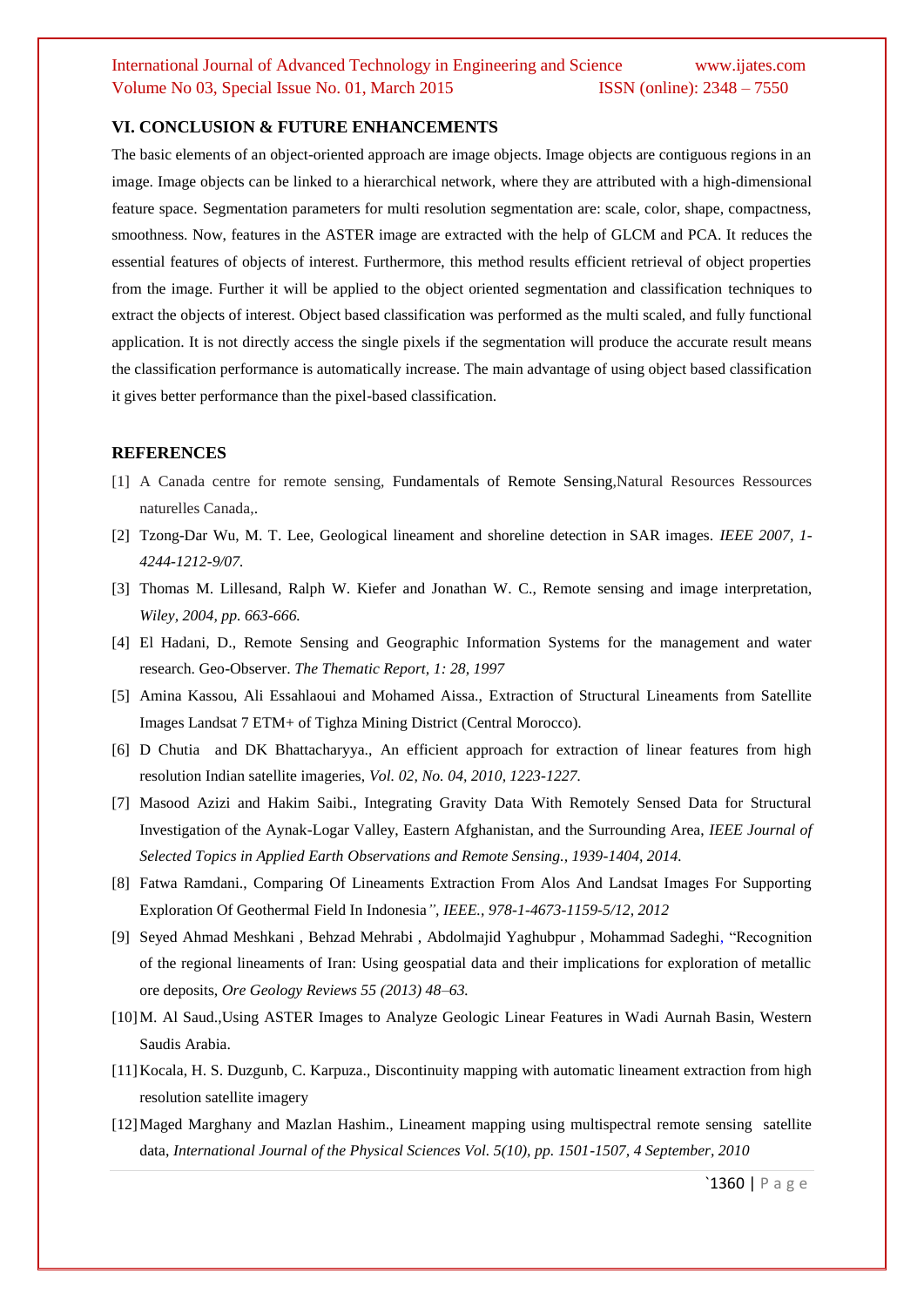- [13]Mohamed Ali David Clausi.,Using the canny edge detector for feature extraction and enhancement of remote sensing images
- [14]Aron karnali,Amon Meisels,Leonid Fisher and Yaacov Arkin., Automatic Extraction and evaluation of geological linear features from digital remote sensing data using a Hough transform
- [15]P.Mohanaiah,P.Sathyanarayanana,L.Gurukumar. Image Texture Feature Extraction Using GLCM Apporach" *International Journal of Scientific and Research Publications,Volumne 3,Issue 5,May 2013.*
- [16]Miroslav BENCO,Robert HUDEC.,Novel Method for Color Texture Features Extraction Based on GLCM, *Dept. of Telecommunications, University of Žilina, Univerzitná 8215/1, 010 26 Žilina, Slovak Republic.*
- [17]Abdolvahab ehsanirad and Sharath kumar y. h., Leaf recognition for plant classification using GLCM and PCA methods, *Department of Computer Science, University of Mysore, Mysore - 570 006, India.*
- [18]Aruna ,B.Sashi Kanth,M.Harsha vardhan, CS S.Visweswara .,GLCM Architecture For Image Extraction", *IJARECE Volume 3, Issue 1, January 2014.*
- [19]M. Kumar , R.K.Singh , P.L.N.Raju , Y.V.N.Krishnamurthy., Road Network Extraction from High Resolution Multispectral Satellite Imagery Based on Object Oriented Techniques
- [20]T.Kavzoglu, M.Yildiz., Parameter-Based Performance Analysis of Object-Based Image Analysis Using Aerial and Quikbird-2 Images. *ISPRS Annals of the Photogrammetry, Remote Sensing and Spatial Information Sciences, Volume II-7.*
- [21]Edet A, Okereke C, Teme C, Esu O. Application of remote sensing data to groundwater exploration: a case study of the Cross River State, south-eastern Nigeria. *Hydrogeol J 1998; 6: 394-404*
- [22]R.E. Haralick, K. Shanmugam, I. Dinstein, Textural Features for Image Classification, IEEE Transactions on Systems, Man and Cybernetics, *Vol. SMC-3, No. 6, Nov 1973*
- [23]L. Cordell, Gravimetric expression of graben faulting in Santa Fe Country and the Espanola Basin, New Mexico*, in Proc. 30th Field Conf. New Mexico Geol. Soc. Guidebook, 1979, pp. 5964.*
- [24]M. A. Arisoy and U. Dikmen, Edge detection of magnetic source using enhanced total horizontal derivative of the tilt angle, *Bull. Earth Sci. Appl. Res. Centre Hacettepe Univ., vol. 34, no. 1, pp. 73–82, 2013.*
- [25]P. M. Mather, Computer Processing of Remotely-Sensed Images: An Introduction, *3rd ed. Hoboken, NJ, USA: Wiley, 2004, 442pp.*
- [26]Y. Li and D. W. Oldenburg, 3D inversion of gravity data, *Geophysics, vol. 63, no. 1, pp. 109–119, 1998.*
- [27]Lahti and T. Karinen, Tilt derivative multiscale edges of magnetic data," *Lead. Edge, vol. 29, pp. 24–29, 2010, doi: 10.1190/1.3284049.*
- [28]H. L. Zhang, D. Ravat, Y. R. Marangoni, and X. Y. Hu, NAVedge: Edge detection of potential-field sources using normalized anisotropy variance, *Geophysics, vol. 79, no. 3, pp. J43–J53, 2014, doi: 10.1190/GEO2013-0218.1.*
- [29]Thomas M. Lillesand, Ralph W. Kiefer and Jonathan W. C., *Remote sensing and image interpretation ", Wiley, 2004, pp. 663-666.*
- [30]Brandt Tso and Paul Mather.,"Classification methods for remotely sensed data", *London ; New York : Taylor & Francis, 2001.*
- [31]Touzi, R., Lopes, A. and Bousquet, P., A statistical and geometrical edge detector for SAR images, *IEEE Trans. Geosci. Remote Sens., Vol. 26, Issue 6, Nov. 1988, pp.764 – 773.*